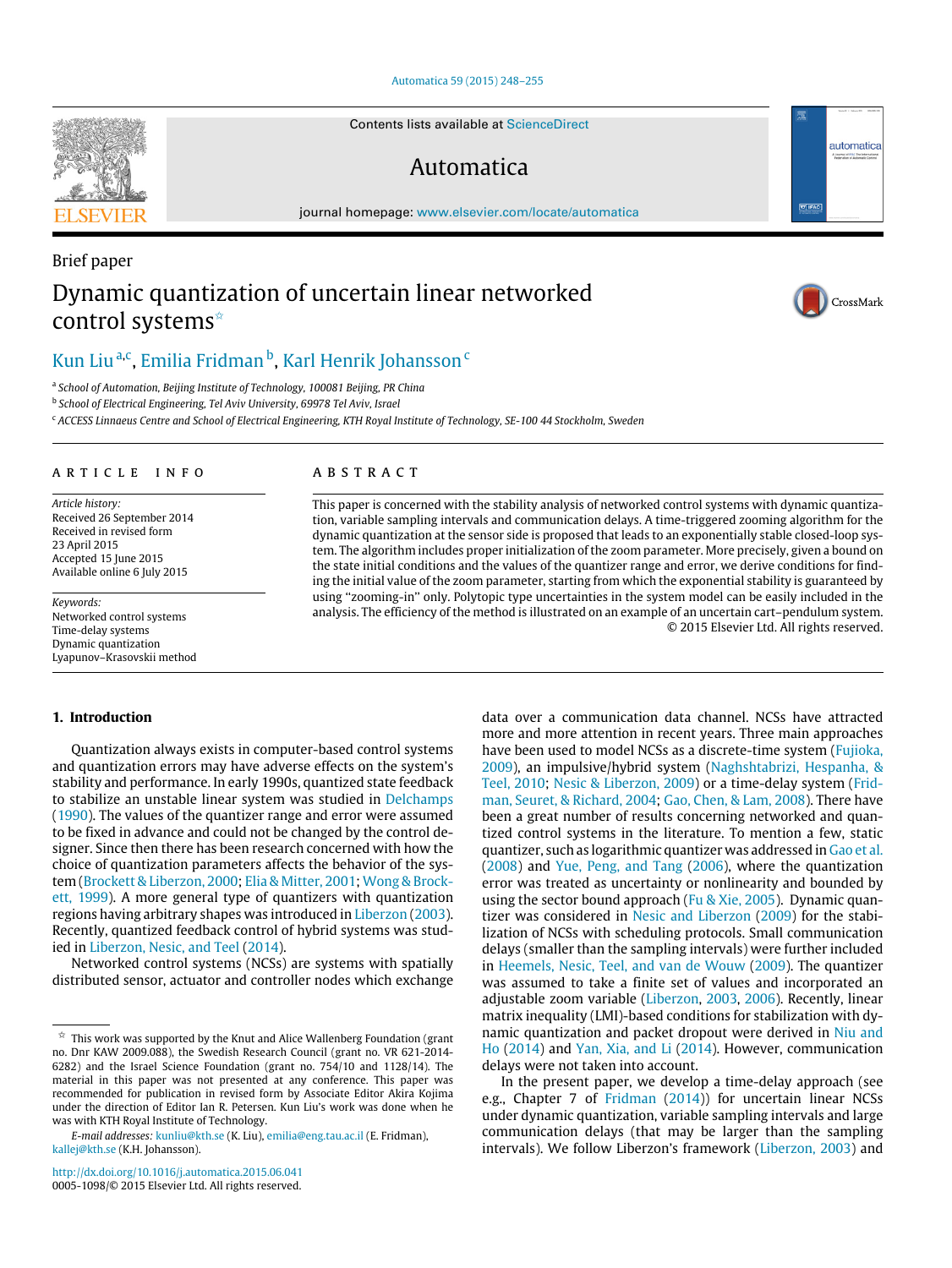model the closed-loop quantized system as a system with bounded disturbances. Sensor quantization is the focus of our study, cf., [Gao](#page-7-13) [et al.](#page-7-13) [\(2008\)](#page-7-13). Communication delays lead to additional challenges: (1) The initial and level sets are defined in infinite-dimensional spaces, though saturation condition is given in terms of the delayed output vector. (2) The closed-loop system and the resulting solution bounds are formulated in terms of updating time instants at the actuators, while the zooming algorithm should be given in terms of sampling instants at the sensors. (3) The solution bounds include additional bounds on the first time interval of the delay length [\(Liu](#page-7-20) [&](#page-7-20) [Fridman,](#page-7-20) [2014\)](#page-7-20). In this paper, the main contributions are as follows:

- 1. We suggest a time-triggered zooming algorithm for uncertain linear NCSs, which is implemented at the sensors although the solution bounds of the closed-loop system are given in terms of the updating time instants at the actuators. The zooming algorithm is formulated in terms of LMIs.
- 2. We present a direct Lyapunov approach for initialization of the zoom variable. More precisely, given a bound on the state initial conditions and the values of the quantizer range and error, we derive conditions for finding the initial value of the zoom variable to guarantee exponential stability of the closed-loop system.
- 3. The proposed framework can easily incorporate polytopic type uncertainties in the system model.

The rest of the paper is organized as follows. Section [2](#page-1-0) presents the model of quantized NCSs. In Section [3](#page-2-0) an LMI-based zooming algorithm for the dynamic quantization is proposed that leads to exponential stability of the resulting closed-loop system. In Section [4,](#page-5-0) the efficiency of the presented approach is illustrated by an uncertain cart–pendulum example. Finally, the conclusions and the future work are stated in Section [5.](#page-6-0)

**Notations.** Throughout the paper, the superscript '*T*' stands for matrix transposition, R *<sup>n</sup>* denotes the *n* dimensional Euclidean space with vector norm  $| \cdot |$ ,  $\mathbb{R}^{n \times m}$  is the set of all  $n \times m$  real matrices, and the notation  $P > 0$ , for  $P \in \mathbb{R}^{n \times n}$  means that P is symmetric and positive definite. The symmetric elements of a symmetric matrix will be denoted by  $*$ . The space of functions  $\phi$ :  $[a, b] \rightarrow \mathbb{R}^n$ , which are absolutely continuous on  $[a, b)$  (meaning that  $\phi$  is continuous and its first-order derivative is Lebesgue integrable on [a, b]), have a finite limit  $\lim_{\theta \to b^-} \phi(\theta)$  and have square integrable first-order derivatives, is denoted by *W*[*a*, *b*) with norm  $\|\phi\|_{W} = \max_{\theta \in [a,b]} |\phi(\theta)| + \left[ \int_{a}^{b} |\dot{\phi}(s)|^{2} ds \right]^{\frac{1}{2}}$ . Z, Z<sub>+</sub> and N denote the set of integers, non-negative integers and positive integers, respectively.  $\lfloor x \rfloor$  denotes the largest integer *k* such that  $k < x$ , *i.e.*,  $\lfloor x \rfloor = \max\{k \in \mathbb{Z} : k < x\}.$ 

#### <span id="page-1-0"></span>**2. System model and preliminaries**

## *2.1. Quantized NCSs*

Consider the system architecture in [Fig. 1](#page-1-1) with plant

$$
\dot{x}(t) = Ax(t) + Bu(t),\tag{1}
$$

where  $x(t) \in \mathbb{R}^n$  is the state vector,  $u(t) \in \mathbb{R}^m$  the control input, and *A* and *B* system matrices with appropriate dimensions. These matrices can be uncertain with polytopic type uncertainties. The NCS has *N* distributed sensors and quantizers, a controller node and an actuator node, which are all connected via two wireless networks. The measurements are given by  $y_i(t) = C_i x(t) \in \mathbb{R}^{n_i}$ ,  $i = 1, ..., N$ ,  $\sum_{i=1}^{N} n_i = n_y$ . Denote  $C = [C_1^T \cdots C_N^T]^T$  and  $y(t) = [y_1^T(t) \cdots y_N^T(t)]^T \in \mathbb{R}^{n_y}$ . Following [Gao](#page-7-13) [et al.](#page-7-13) [\(2008\)](#page-7-13),

<span id="page-1-1"></span>

**Fig. 1.** Architecture of networked control systems with quantizers.

in our consideration the quantization is performed at the sensor side.

Let  $z_i \in \mathbb{R}^{n_i}$ ,  $i = 1, \ldots, N$ , be the vectors being quantized. The quantizers are piecewise constant functions  $q_i: \mathbb{R}^{n_i} \to \mathbb{D}_i$ , where  $\mathbb{D}_i$ is a finite subset of  $\mathbb{R}^{n_i}$ ,  $i = 1, ..., N$ . Following [Liberzon](#page-7-7) [\(2003\)](#page-7-7), we assume that there exist real numbers  $M_i > \Delta_i > 0$ ,  $i = 1, \ldots, N$ , such that the following two conditions hold:

(a) if 
$$
|z_i| \leq M_i
$$
, then  $|q_i(z_i) - z_i| \leq \Delta_i$ ;

(b) if  $|z_i| > M_i$ , then  $|q_i(z_i)| > M_i - \Delta_i$ , where  $\Delta_i$  and  $M_i$  are the quantization error bounds and ranges, respectively.

We consider quantized measurements of the form

$$
q_{i\mu}(z_i) := \mu q_i\left(\frac{z_i}{\mu}\right), \quad i = 1, \ldots, N,
$$
\n(2)

where  $\mu > 0$  is the zoom variable. The range of the quantizer  $q_{i\mu}$ , *i* = 1, ..., *N*, is  $\mu M_i$  and the quantization error is  $\mu \Delta_i$ . Quantized measurements  $q_{i\mu}(y_i)$  of the output  $y_i$ ,  $i = 1, ..., N$ , are available at the controller. The zoom variable  $\mu$  will change dynamically at some discrete-time sampling instants in order to achieve exponential stability.

Let  $s_k$  denote the unbounded and monotonously increasing sequence of sampling instants, i.e.,

$$
0 = s_0 < s_1 < \cdots < s_k < \cdots, \quad k \in \mathbb{Z}_+,
$$
  
\n
$$
\lim_{k \to \infty} s_k = \infty, \qquad s_{k+1} - s_k \leq \text{MATI},
$$
\n(3)

where MATI denotes the maximum allowable transmission interval. At each sampling instant  $s_k$ , all the outputs  $y_i(t) \in \mathbb{R}^{n_i}$ ,  $i = 1, \ldots, N$ , are sampled, quantized and transmitted over the networks. Assume that the data  $q_{\mu}(y(s_k)) = [q_{1\mu}^T(y_1(s_k)) \cdots$  $q_{N\mu}^T(y_N(s_k))$ <sup>T</sup>,  $k = 0, 1, \ldots$  are transmitted in packets. We suppose that there is no data loss but the transmission over the two networks is subject to a variable delay  $\eta_k$ . Then  $t_k = s_k + \eta_k$  is the updating time instant of the zero-order hold (ZOH) device. As in [Liu](#page-7-21) [and](#page-7-21) [Fridman](#page-7-21) [\(2012\)](#page-7-21) and [Naghshtabrizi](#page-7-10) [et al.](#page-7-10) [\(2010\)](#page-7-10), we allow the delay to be large provided that the order of transmission of  $q_{\mu}(y(s_k))$  is maintained at the reception. Assume that the networkinduced delay  $\eta_k$  and the time span between the updating instant  $t_{k+1}$  and the current sampling instant  $s_k$  are bounded:

<span id="page-1-3"></span>
$$
t_{k+1}-t_k+\eta_k\leq \tau_M,\qquad 0\leq \eta_m\leq \eta_k\leq \eta_M,\quad k\in\mathbb{Z}_+,\qquad (4)
$$

where  $\eta_m$  and  $\eta_M$  are known bounds and  $\tau_M = \text{MATI} + \eta_M$ .

<span id="page-1-2"></span>We suppose that the controller and the actuator are eventdriven. The first updating time  $t_0$  corresponds to the time instant when the first data packet is received by the actuator, which means that *u*(*t*) = 0, *t* ∈ [0, *t*<sub>0</sub>). Then for *t* ∈ [0, *t*<sub>0</sub>), [\(1\)](#page-1-2) is given by

<span id="page-1-4"></span>
$$
\dot{x}(t) = Ax(t), \qquad x(0) = x_0, \quad t \in [0, t_0). \tag{5}
$$

We assume that  $x_0$  may be unknown, but satisfies the bound  $|x_0|$  <  $X_0$ , where  $X_0 > 0$  is known. Note that this assumption is common, e.g., for interval observer design [\(Polyakov,](#page-7-22) [Efimov,](#page-7-22) [Perruquetti,](#page-7-22) [&](#page-7-22) [Richard,](#page-7-22) [2013\)](#page-7-22).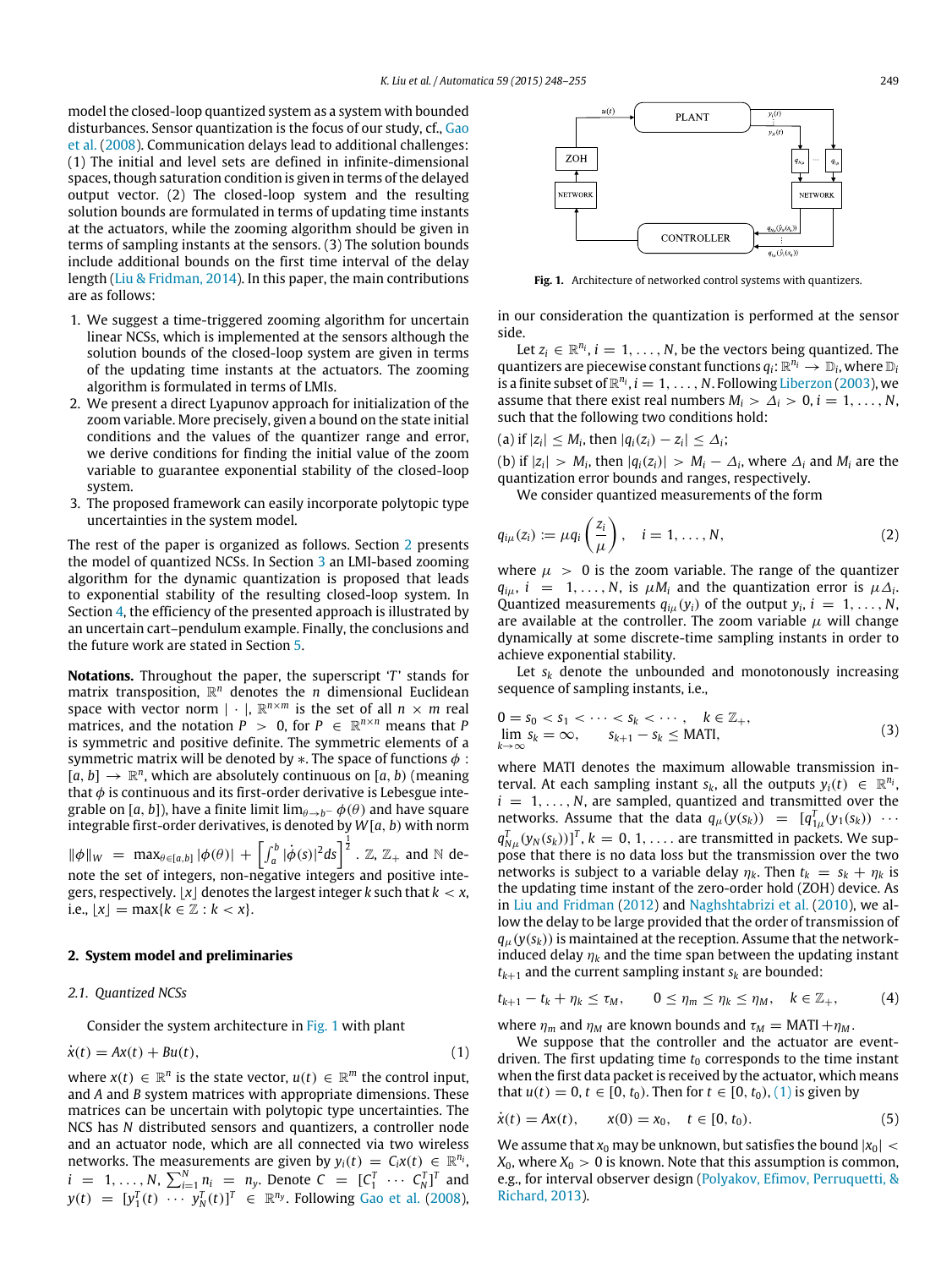#### *2.2. Closed-loop model and solution bounds*

Assume that there exists a matrix  $K = [K_1 \cdots K_N]$ ,  $K_i \in \mathbb{R}^{m \times n_i}$ such that  $A + B K C$  is Hurwitz (with the real parts of eigenvalues strictly negative). Consider the static output feedback controller of the form

$$
u(t) = \sum_{i=1}^{N} K_i q_{i\mu} (y_i(t_k - \eta_k)), \quad t \in [t_k, t_{k+1}),
$$

where  $\eta_k$  is the communication delay. We thus obtain the closedloop model as follows:

$$
\dot{x}(t) = Ax(t) + A_1 x(t_k - \eta_k) + \sum_{i=1}^{N} B_i \omega_i(t), \quad t \in [t_k, t_{k+1}), \tag{6}
$$

where  $A_1 = BKC$ ,  $B_i = BK_i$ ,  $i = 1, ..., N$ , and  $\omega_i(t) = q_{i\mu}(y_i(s_k))$  $-y_i(s_k)$ ,  $i = 1, ..., N$ , represent the quantization errors. If  $|y_i(s_k)| \le \mu M_i$ , then  $|\omega_i(t)| \le \mu \Delta_i$ ,  $i = 1, ..., N$ , for  $t \in [t_k, t_{k+1})$ .

Applying the time-delay approach to sampled-data control, denote  $\tau(t) = t - t_k + \eta_k$ ,  $t \in [t_k, t_{k+1})$ . Then  $\tau(t) \in [\eta_m, \tau_M]$ (cf., [\(4\)\)](#page-1-3) and  $x(t_k - \eta_k) = x(t - \tau(t))$ ,  $t \in [t_k, t_{k+1})$ . The initial conditions for  $(6)$  are given by  $(5)$ .

Consider first static quantizers with a constant zoom variable  $\mu$ . We apply the following Lyapunov–Krasovskii functional (LKF) for delay-dependent analysis [\(Fridman](#page-7-23) [&](#page-7-23) [Dambrine,](#page-7-23) [2009;](#page-7-23) [Park,](#page-7-24) [Ko,](#page-7-24) [&](#page-7-24) [Jeong,](#page-7-24) [2011\)](#page-7-24):

$$
V(t, x_t, \dot{x}_t) = x^T(t)Px(t) + \int_{t-\eta_m}^t e^{2\alpha(s-t)}x^T(s)S_0x(s)ds
$$
  
+ 
$$
\int_{t-\tau_M}^{t-\eta_m} e^{2\alpha(s-t)}x^T(s)S_1x(s)ds,
$$
  
+ 
$$
\eta_m \int_{-\eta_m}^0 \int_{t+\theta}^t e^{2\alpha(s-t)}\dot{x}^T(s)R_0\dot{x}(s)dsd\theta
$$
  
+ 
$$
(\tau_M - \eta_m) \int_{-\tau_M}^{-\eta_m} \int_{t+\theta}^t e^{2\alpha(s-t)}\dot{x}^T(s)R_1\dot{x}(s)dsd\theta,
$$
  

$$
P > 0, S_j > 0, R_j > 0, \alpha > 0,
$$

$$
j = 0, 1, t \in [t_k, t_{k+1}), k \in \mathbb{Z}_+, \tag{7}
$$

where  $x_t(\theta) \stackrel{\Delta}{=} x(t + \theta)$ ,  $\theta \in [-\tau_M, 0]$  and where (following [Liu](#page-7-20) [&](#page-7-20) [Fridman,](#page-7-20) [2014\)](#page-7-20) we define  $x(t) = x_0, t < 0$ . Following [Fridman](#page-7-23) [and](#page-7-23) [Dambrine](#page-7-23) [\(2009\)](#page-7-23) and using convex analysis of [Park](#page-7-24) [et al.\(2011\)](#page-7-24), we derive the following result (see [Appendix A](#page-6-1) for the proof):

<span id="page-2-2"></span>**Lemma 1.** *Given*  $0 \le \eta_m < \tau_M$ ,  $\alpha > 0$ , *assume that there exist positive scalars b<sub>i</sub>, i* = 1, ..., *N*, *n*  $\times$  *n* matrices *P*  $>$  0, *S*<sub>0</sub>  $>$  0,  $R_0 > 0, S_1 > 0, R_1 > 0, S_{12}$ , such that the following LMIs are feasible:

$$
\Phi = \begin{bmatrix} R_1 & S_{12} \\ * & R_1 \end{bmatrix} \ge 0,\tag{8}
$$

$$
\Psi = \begin{bmatrix} \Sigma - F^T \Phi F e^{-2\alpha \tau_M} & \Xi^T H \\ * & -H \end{bmatrix} < 0,\tag{9}
$$

*where*

$$
\Sigma = F_1^T P E + E^T P F_1 + \gamma - F_2^T R_0 F_2 e^{-2\alpha \eta_m},
$$
\n
$$
F_1 = [I_n 0_{n \times (3n + n_y)}], \qquad F_2 = [I_n - I_n 0_{n \times (2n + n_y)}],
$$
\n
$$
F = \begin{bmatrix} 0_{n \times n} & I_n & -I_n & 0_{n \times n} & 0_{n \times n_y} \\ 0_{n \times n} & 0_{n \times n} & I_n & -I_n & 0_{n \times n_y} \end{bmatrix},
$$
\n
$$
H = \eta_m^2 R_0 + (\tau_M - \eta_m)^2 R_1,
$$
\n
$$
\Sigma = [A 0_{n \times n} A_1 0_{n \times n} B_1 \cdots B_N],
$$
\n(10)

*and*  $\Upsilon$  = diag{ $S_0$  + 2 $\alpha$ *P*, -( $S_0$  -  $S_1$ ) $e^{-2\alpha\eta_m}$ ,  $0_{n \times n}$ , - $S_1e^{-2\alpha\tau_M}$ , - $b_1$  $I_{n_1}, \ldots, -b_N I_{n_N}$ . Let  $\mu > 0$  be constant and  $|\omega_i(t)| \leq \mu \Delta_i$ , i =

1, . . . , *N. Then the solutions of system* [\(6\)](#page-2-1) *with the initial conditions*  $x_{t_0} \in W[-\tau_M, 0]$ , satisfy the following inequality for  $t \geq t_0$ :

<span id="page-2-13"></span>
$$
V(t, x_t, \dot{x}_t) \le e^{-2\alpha(t - t_0)} V(t_0, x_{t_0}, \dot{x}_{t_0}) + \frac{\mu^2}{2\alpha} \sum_{i=1}^N b_i \Delta_i^2.
$$
 (11)

[Lemma 1](#page-2-2) gives sufficient conditions for input-to-state stability. It will play a key role in developing the ''zooming-in'' algorithm for dynamic quantization. In what follows, based on [Lemma 1](#page-2-2) we will present the main results on dynamic quantization of NCSs. By defining the initial and level sets in Section [3.1,](#page-2-3) in Section [3.2](#page-3-0) we will find an LMI-based time-triggered zooming algorithm (i.e., the choice of  $\mu$ ) for the stabilization of the closed-loop system [\(6\).](#page-2-1) In Section [3.3,](#page-3-1) we will develop a novel Lyapunov-based method for initialization of the zoom parameter.

## <span id="page-2-1"></span><span id="page-2-0"></span>**3. Main results: dynamic quantization of NCSs**

#### <span id="page-2-3"></span>*3.1. Initial and level sets*

First, we define initial and level sets. Given positive scalar  $\sigma$ , define the region of initial conditions (initial set)

<span id="page-2-6"></span>
$$
\mathcal{W}_{\sigma} = \{x_{t_0} \in W[-\tau_M, 0] : V(t_0, x_{t_0}, \dot{x}_{t_0}) < \sigma, \n x^T(t)Px(t) < \sigma, \ t \in [t_0 - \eta_M, t_0]\}.
$$
\n(12)

Define the level set

 $\mathcal{X}_{t^*,\rho} = \{x_t \in W[-\tau_M,0] : V(t,x_t,\dot{x}_t) < \rho, t \geq t^*\}.$ 

Given positive numbers  $\mu$ ,  $M_0$ ,  $\beta$  < 1 and  $\nu$  < 1, we derive conditions to guarantee the following: all solutions of  $(6)$  with  $x_{t_0} \in W_{\mu^2 M_0^2}$  will stay inside the region  $x_{t_0,(1+\beta \nu^2)\mu^2 M_0^2}$  for all  $t \ge t_0$ , and will enter a smaller region  $\mathcal{X}_{t_0+T,\nu^2\mu^2M_0^2}$  in a finite time T (see [Appendix B](#page-6-2) for the proof).

<span id="page-2-8"></span>**Lemma 2.** *Given*  $M_i > 0$ ,  $j = 0, 1, ..., N$ ,  $\Delta_i > 0$ ,  $i = 1, ..., N$ ,  $0 \leq \eta_m < \tau_M$  and tuning parameters  $\alpha > 0$ ,  $0 < \nu < 1$ , assume that *there exist scalars*  $0 < \beta < 1$ ,  $b_i$ ,  $i = 1, ..., N$ ,  $n \times n$  matrices  $P > 0$ ,  $S_0 > 0$ ,  $R_0 > 0$ ,  $S_1 > 0$ ,  $R_1 > 0$ ,  $S_{12}$ , such that the LMIs [\(8\)](#page-2-4)–[\(9\)](#page-2-5) and

<span id="page-2-10"></span>
$$
(1 + \beta v^2)M_0^2 C_i^T C_i < PM_i^2, \quad i = 1, \dots, N,\tag{13}
$$

<span id="page-2-9"></span><span id="page-2-7"></span>
$$
\frac{1}{2\alpha} \sum_{i=1}^{N} b_i \Delta_i^2 < \beta v^2 M_0^2 \tag{14}
$$

*hold. Let*  $\mu > 0$  *be constant. Then the solutions of* [\(6\)](#page-2-1) *that start in the* region  $W_{\mu^2 M_0^2}$ 

(i) *satisfy*  $|C_i x(t_k - \eta_k)| = |y_i(t_k - \eta_k)| < \mu M_i, k \in \mathbb{Z}_+$ , *(implying*  $|\omega_i(t)| \leq \mu \Delta_i$  for all  $t \geq t_0$ ,  $i = 1, \ldots, N$ );

<span id="page-2-4"></span>(ii) *remain in the set*  $\mathcal{X}_{t_0,(1+\beta v^2)\mu^2 M_0^2}$ ;

<span id="page-2-5"></span>(iii) *enter a smaller set*  $\mathcal{X}_{t_0+T,v^2\mu^2M_0^2}$  *in a finite time* T, where T *is the solution of*

<span id="page-2-12"></span>
$$
e^{-2\alpha T} = (1 - \beta)\nu^2.
$$
 (15)

<span id="page-2-11"></span>Note that the second inequality in [\(12\)](#page-2-6) with  $\sigma = \mu^2 M_0^2$  allows us to guarantee the bounds on  $y(s_k)$ ,  $s_k < t_0$  by verifying [\(13\).](#page-2-7)

The LMIs of [Lemma 2](#page-2-8) are feasible for small enough delay bound  $\tau_M$ , large enough quantization ranges  $M_1, \ldots, M_N$  and small enough quantization errors  $\Delta_1, \ldots, \Delta_N$ . Indeed, the LMIs [\(8\)](#page-2-4) and [\(9\)](#page-2-5) are feasible for  $\tau_M = 0$  (i.e., in the absence of delay) since  $A +$ *BKC* is Hurwitz. Hence,  $(8)$  and  $(9)$  are feasible for small enough  $\tau_M$ . The LMIs [\(13\)](#page-2-7) and [\(14\)](#page-2-9) are feasible for large enough quantization ranges and small enough quantization errors.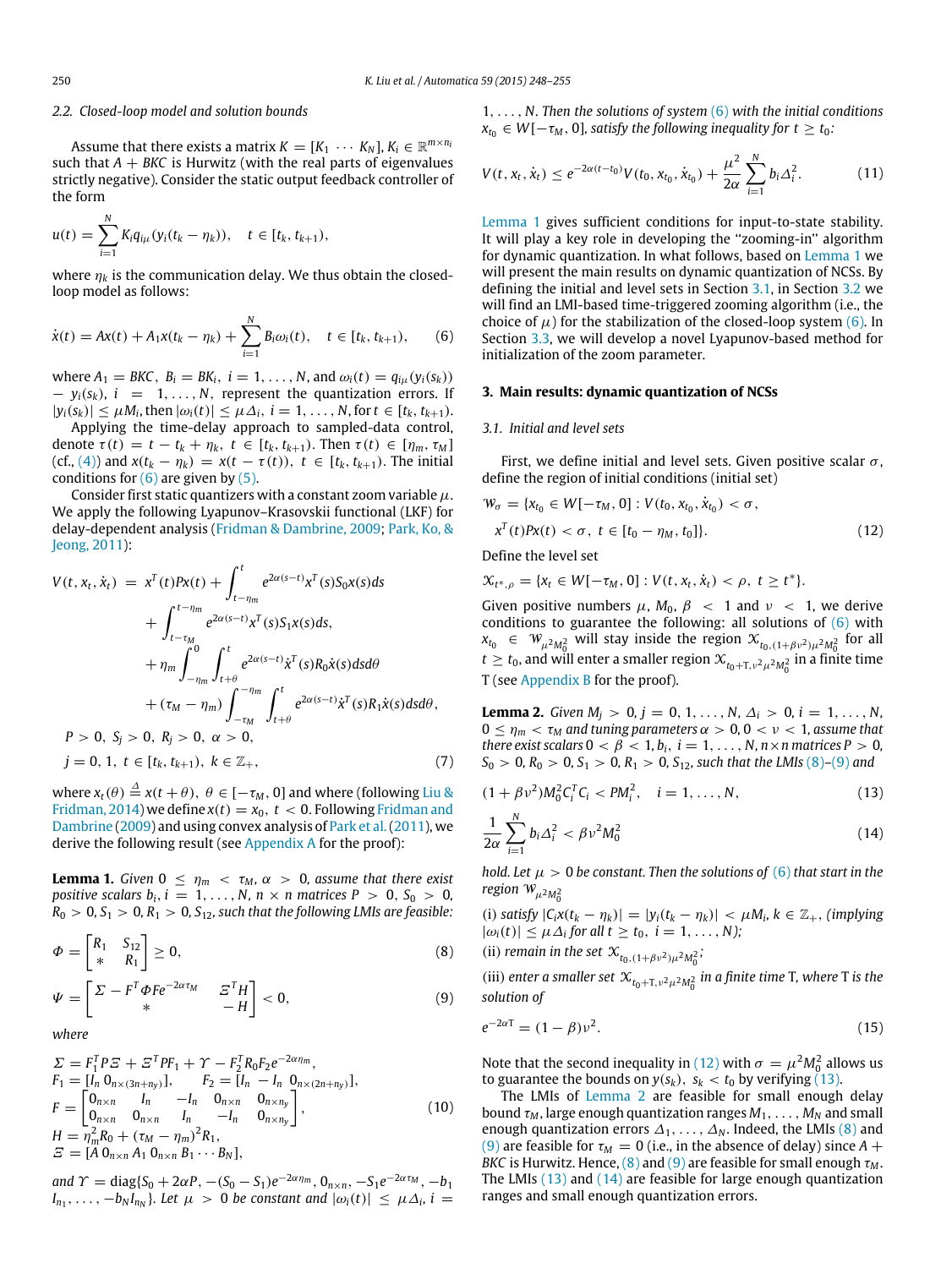<span id="page-3-2"></span>

Fig. 2. The "zooming-in" algorithm for dynamic quantization.

## <span id="page-3-0"></span>*3.2. Dynamic quantization and zooming algorithm*

In this section, we consider dynamic quantizers with the zoom variable  $\mu$ . Zooming is performed at the sensor side. Therefore, in the closed-loop system  $\mu = \mu(s_k)$  is constant on  $[t_k, t_{k+1})$ .

Given  $\mu_0 > 0$ , let  $\mu = \mu_0$ ,  $x_{t_0} \in W_{\mu^2 M_0^2} = W_{\mu_0^2 M_0^2}$ . We will show how to choose  $\mu_0$  in [Theorem 1.](#page-4-0) Assume that the LMIs of [Lemma 2](#page-2-8) are feasible. We suggest a "zooming-in" algorithm shown in [Fig. 2,](#page-3-2) where  $\mu$  is decreased and, thus, the resulting quantization error is reduced in such a way as to drive the state of  $(6)$  to the origin exponentially.

**Definition 1.** The system [\(6\)](#page-2-1) with  $|\omega_i(t)| \leq \mu \Delta_i$ ,  $i = 1, \ldots, N$ , is said to be exponentially stable for some choice of the zoom variable  $\mu > 0$  if there exist constants  $b > 0$ ,  $\kappa > 0$  such that

$$
|x(t)|^2 \le b e^{-2\kappa(t-t_0)} \mu_0^2 M_0^2, \quad \forall t \ge t_0
$$

for the solutions of the system [\(6\)](#page-2-1) initialized with  $x_{t_0} \in W_{\mu_0^2 M_0^2}$ .

<span id="page-3-6"></span>**Proposition 1.** *Assume that the LMIs of [Lemma](#page-2-8)* 2 *are feasible. Given*  $\mu_0$  > 0, let  $\mu = \mu_0$ ,  $x_{t_0} \in W_{\mu_0^2 M_0^2}$ . Then under the algorithm 0 0 *in [Fig.](#page-3-2)* 2*, the system* [\(6\)](#page-2-1) *is exponentially stable with a decay rate*  $\kappa = -\frac{\ln \nu}{\tau + \tau_M + 2\eta_M - 2\eta_m}.$ 

**Proof.** Set  $r = 0$ . Since

 $t_{k_1} - \eta_M = s_{k_1} + \eta_{k_1} - \eta_M \ge t_0 + T + \eta_{k_1} - \eta_m \ge t_0 + T$ ,

application of [Lemma 2](#page-2-8) with  $\mu = \mu_0$  leads to

 $x^T(t)Px(t) \le V(t, x_t, \dot{x}_t) < v^2\mu_0^2M_0^2$ ,  $\forall t \ge t_{k_1} - \eta_M$ .

Set  $r = 1$ . After zooming-in at  $s_{k_1}$ , the resulting closed-loop system has initial conditions

$$
x_{t_{k_1}} \in W[-\tau_M, 0] : V(t_{k_1}, x_{t_{k_1}}, \dot{x}_{t_{k_1}}) < \nu^2 \mu_0^2 M_0^2. \tag{16}
$$

Then [Lemma 2](#page-2-8) is applied with  $\mu = \mu_0 v$ , where  $t_0$  and  $\eta_0$  are changed by  $t_{k_1}$  and  $\eta_{k_1}$ , respectively. Thus, the solutions of [\(6\)](#page-2-1) initiated by [\(16\)](#page-3-3) remain in a region  $x_{_{t_{k_1},(1+\beta v^2)v^2\mu^2_0M^2_0}}$  for all  $t\geq t_{k_1}.$ Since  $s_{k_1} = t_{k_1} - \eta_{k_1} \ge t_{k_1} - \eta_M$ , from [\(13\)](#page-2-7) it follows that

$$
x^{T}(s_{k})C_{i}^{T}C_{i}x(s_{k}) < \frac{x^{T}(s_{k})Px(s_{k}) \cdot \nu^{2}\mu_{0}^{2}M_{i}^{2}}{(1+\beta\nu^{2})\nu^{2}\mu_{0}^{2}M_{0}^{2}} < \nu^{2}\mu_{0}^{2}M_{i}^{2},
$$
  
\n
$$
i = 1, ..., N, \forall k \geq k_{1},
$$

### and thus,

$$
|\omega_i(t)| \le \nu \mu_0 \Delta_i, \quad i = 1, ..., N, \ t \ge t_{k_1} = s_{k_1} + \eta_{k_1}.
$$
  
\nTherefore, for  $t \ge t_{k_2} - \eta_M \ge t_{k_1} + T$ ,  
\n
$$
V(t, x_t, \dot{x}_t) \le e^{-2\alpha(t - s_{k_1} - \eta_{k_1})} V(t, x_t, \dot{x}_t)_{|t = s_{k_1} + \eta_{k_1}}
$$
\n
$$
+ \frac{\nu^2 \mu_0^2}{2\alpha} \sum_{i=1}^N b_i \Delta_i^2
$$
\n
$$
\le e^{-2\alpha T} V(t, x_t, \dot{x}_t)_{|t = s_{k_1} + \eta_{k_1}} + \frac{\nu^2 \mu_0^2}{2\alpha} \sum_{i=1}^N b_i \Delta_i^2
$$
\n
$$
< (1 - \beta) \nu^2 \cdot \nu^2 \mu_0^2 M_0^2 + \beta \nu^2 \mu_0^2 M_0^2 \cdot \nu^2
$$

Similarly, for 
$$
r = 2, 3, ...
$$
 we have  $V(t, x_t, \dot{x}_t) < v^{2r} \mu_0^2 M_0^2$  for all  $t \in [t_{k_r} - \eta_M, t_{k_{r+1}} - \eta_M)$ . Noting that

*<sup>t</sup>*−*t*<sup>0</sup>

 $rT + (r - 1)(2\eta_M - \eta_m) + t_0 \le t_{k_r} - \eta_M \le t$ 

$$
\leq t_{k_{r+1}} - \eta_M < (r+1)(T + \tau_M + 2\eta_M - 2\eta_m) + t_0,
$$

we obtain

$$
V(t, x_t, \dot{x}_t) < \nu^{2r} \mu_0^2 M_0^2 < \nu^{2[\frac{t}{T + \tau_M + 2\eta_M - 2\eta_m} - 1]} \mu_0^2 M_0^2
$$
\n
$$
= \nu^{-2} e^{\frac{2\ln \nu}{T + \tau_M + 2\eta_M - 2\eta_m} \cdot (t - t_0)} \mu_0^2 M_0^2,
$$
\n
$$
t \in [t_{k_r} - \eta_M, t_{k_{r+1}} - \eta_M), \ r \in \mathbb{N}.
$$

Then the following holds for  $t > t_0$ 

 $=$   $\nu$  $^4\mu$ 2  $\frac{2}{0}M$ 2 0 .

$$
|x(t)|^2 \leq \nu^{-2} [\lambda_{\min}(P)]^{-1} e^{\frac{2\ln \nu}{1+t_M+2\eta_M-2\eta_m} \cdot (t-t_0)} \mu_0^2 M_0^2. \quad \Box
$$

For the implementation of the ''zooming-in'' algorithm, we set a counter  $\theta(t)$  at the sensor in terms of sampling instants  $s_k$ . The counter triggers the zooming in whenever  $\theta(s_k) \geq T + 2\eta_M - \eta_m$ . At the triggering times ( $t = s_{k_r}$ ), it is reset to zero.

**Remark 1.** In the above reasoning, we assumed that packet loss does not occur. However, if the number of successive packet dropouts is upper bounded by  $\overline{d}$ , we could accommodate for packet dropouts by modeling them as prolongations of the transmission interval and replace T by  $T + 2d \cdot \text{MATI}$  in the algorithm.

## <span id="page-3-1"></span>*3.3. Initialization of the zoom variable*

The algorithm of the previous section is given in terms of the initial set  $W_{\mu_0^2 M_0^2}$  that involves the bound on  $V(t_0, x_{t_0}, \dot{x}_{t_0})$ . In this section, we find the ball of initial conditions  $x(0) = x_0$ , starting from which the solutions of  $(5)-(6)$  $(5)-(6)$  remain in the initial set  $W_{\mu_0^2 M_0^2}$ . Following [Liu](#page-7-20) [and](#page-7-20) [Fridman](#page-7-20) [\(2014\)](#page-7-20), we derive a bound on  $V(t_0, x_{t_0}, \dot{x}_{t_0})$  in terms of  $x_0$  in the next lemma:

**Lemma 3** (*[Liu](#page-7-20) [&](#page-7-20) [Fridman,](#page-7-20) [2014](#page-7-20)*). *Consider LKF*  $\bar{V}(t) = V(t, x_t, \dot{x}_t)$ *given by* [\(7\)](#page-2-10) and denote  $V_0(t) = x^T(t)Px(t)$ . Under the constant initial *condition*  $x(t) = x_0$ ,  $t < 0$ , let there exist  $\alpha > 0$  and  $\delta > 0$  such *that the following inequalities*

$$
\dot{V}_0(t) - 2\delta V_0(t) \le 0,\tag{17a}
$$

<span id="page-3-3"></span>
$$
\dot{\bar{V}}(t) + 2\alpha \bar{V}(t) - 2\delta V_0(t) \le 0, \qquad (17b)
$$

*hold for*  $0 \le t < t_0$  *along* [\(5\)](#page-1-4)*. Then we have* 

$$
V_0(t) \leq \lambda_{\max}(e^{2\delta\eta_M}P)|x_0|^2, \quad 0 \leq t < t_0, \n\bar{V}(t_0) \leq \lambda_{\max}(e^{2\delta\eta_M}P + \Omega)|x_0|^2,
$$
\n
$$
(18)
$$

*where*

<span id="page-3-5"></span> $\overline{\phantom{a}}$ 

<span id="page-3-4"></span>
$$
\Omega = \eta_m S_0 + e^{-2\alpha \eta_m} (\tau_M - \eta_m) S_1. \tag{19}
$$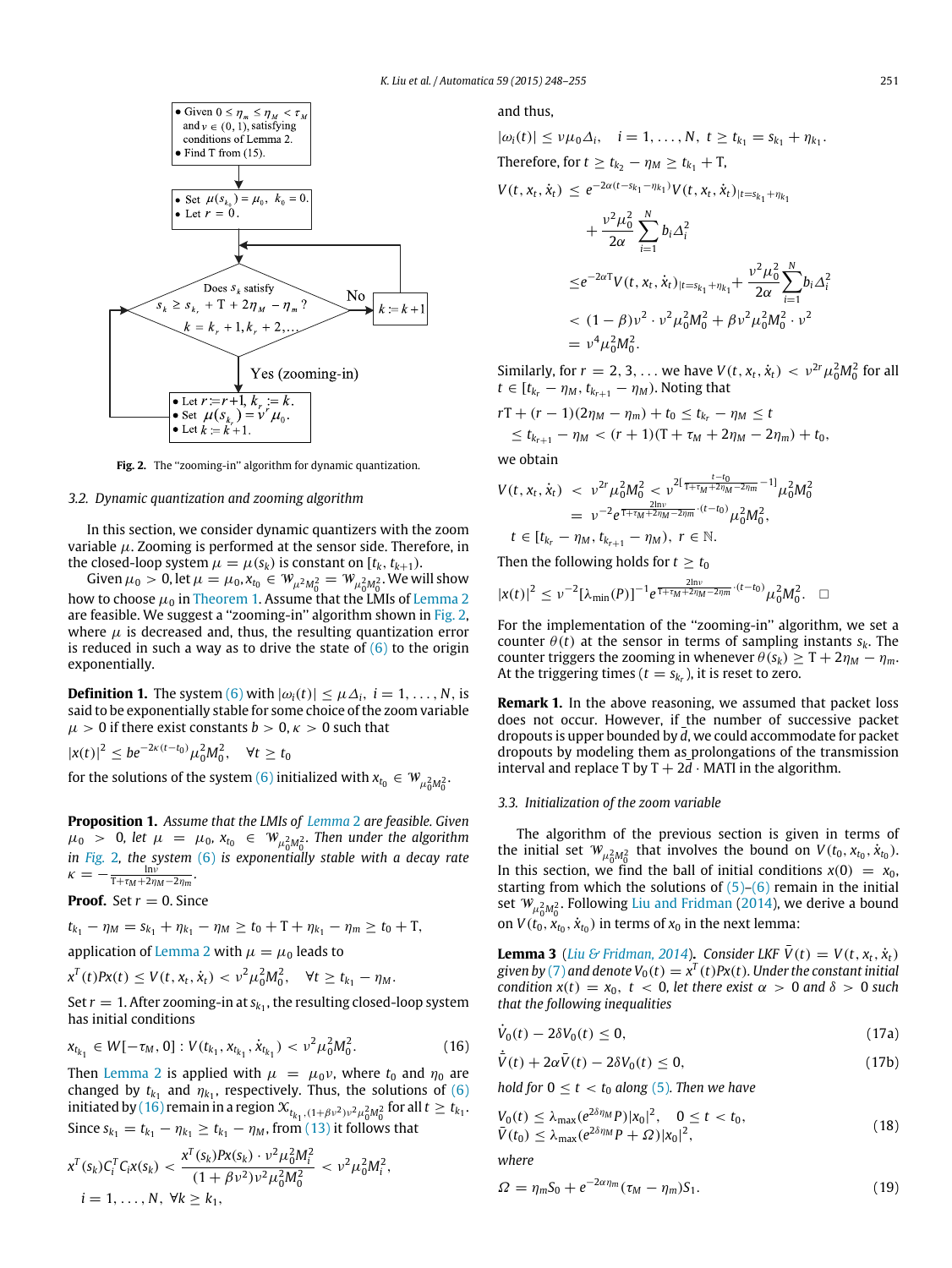We are in a position to formulate our main result:

<span id="page-4-0"></span>**Theorem 1.** *Given*  $M_i > 0$ ,  $j = 0, 1, ..., N$ ,  $\Delta_i > 0$ ,  $i = 1, ..., N$ ,  $0 \leq \eta_m \leq \eta_M < \tau_M$  and tuning parameters  $\alpha > 0$ ,  $0 < \nu < 1$ ,  $\delta > 0$ , assume that there exist scalars  $0 < \beta < 1$ ,  $b_i$ ,  $i = 1, ..., N$ ,  $n \times n$  matrices  $P > 0$ ,  $S_0 > 0$ ,  $R_0 > 0$ ,  $S_1 > 0$ ,  $R_1 > 0$ ,  $S_{12}$ , such that *LMIs* [\(8\)](#page-2-4)*–*[\(9\)](#page-2-5)*,* [\(13\)](#page-2-7)*–*[\(14\)](#page-2-9) *and the following LMIs are feasible:*

$$
\tilde{\Psi}_1 = P(A - \delta I_n) + (A - \delta I_n)^T P < 0,\tag{20}
$$

$$
\tilde{\Psi}_2 = \begin{bmatrix} \tilde{\Sigma} - \tilde{F}^T \Phi \tilde{F} e^{-2\alpha \tau_M} & \tilde{\Xi}^T H \\ * & -H \end{bmatrix} < 0, \tag{21}
$$

*where*

$$
\begin{aligned}\n\tilde{\Sigma} &= \tilde{F}_1^T P \tilde{\Xi} + \tilde{\Xi}^T P \tilde{F}_1 + \tilde{\Upsilon} - \tilde{F}_2^T R_0 \tilde{F}_2 e^{-2\alpha \eta_m}, \\
\tilde{F}_1 &= [I_n \ 0_{n \times 3n}], \qquad \tilde{F}_2 &= [I_n - I_n \ 0_{n \times 2n}], \qquad \tilde{\Xi} = [A \ 0_{n \times 3n}], \\
\tilde{F} &= \begin{bmatrix} 0_{n \times n} & I_n & -I_n & 0_{n \times n} \\ 0_{n \times n} & 0_{n \times n} & I_n & -I_n \end{bmatrix},\n\end{aligned} \tag{22}
$$

 $\tilde{\Upsilon}$  = diag{S<sub>0</sub>+2 $\alpha$ P-2 $\delta$ P, -(S<sub>0</sub>-S<sub>1</sub>)e<sup>-2 $\alpha$ n<sub>*m*</sub></sub>, 0<sub>n×n</sub>, -S<sub>1</sub>e<sup>-2 $\alpha$ τ</sup>*M*}, and</sup> *the notations* Φ *and H are given by* [\(8\)](#page-2-4) and [\(10\)](#page-2-11)*, respectively. Assume that the initial condition satisfies the inequality*  $|x_0| < X_0$ *, where*  $X_0 >$ 0 *is known. Then the ''zooming-in'' algorithm of Section* [3.2](#page-3-0) *starting with*  $\mu(s_0) = \mu_0$  *with*  $\mu_0$  *given by* 

$$
\mu_0^2 = \frac{\lambda_{\text{max}}(e^{2\delta\eta_M}P + \Omega)}{M_0^2}X_0^2\tag{23}
$$

*exponentially stabilizes system* [\(5\)](#page-1-4)–[\(6\)](#page-2-1)*, where*  $\Omega$  *is given by* [\(19\)](#page-3-4)*.* 

**Proof.** As follows from [Liu](#page-7-20) [and](#page-7-20) [Fridman](#page-7-20) [\(2014\)](#page-7-20), the LMIs [\(8\),](#page-2-4) [\(20\)](#page-4-1) and [\(21\)](#page-4-2) guarantee [\(17\)](#page-3-5) along [\(5\)](#page-1-4) for  $0 \le t < t_0$ . Therefore, if the initial condition satisfies the inequality  $|x_0| < X_0$ , then

$$
\max\{V_0(t), \bar{V}(t_0)\} \le \lambda_{\max}(e^{2\delta \eta_M} P + \Omega)X_0^2
$$
  
=  $\mu_0^2 M_0^2$ ,  $t \in [0, t_0]$ ,

[m](#page-3-6)eaning that  $x_{t_0} \in \mathcal{X}_{\mu_0^2 M_0^2}$ . The result then follows from [Proposi](#page-3-6)[tion 1.](#page-3-6)  $\square$ 

**Remark 2.** Given  $\alpha > 0$ , there always exists  $\delta > 0$  such that  $A - (\delta - \alpha)I_n$  is Hurwitz, i.e.,  $\dot{V}_0 + 2(\alpha + \varepsilon - \delta)V_0 \le 0$  holds for some  $P > 0$  with small enough  $\varepsilon > 0$ . Then LMI [\(20\)](#page-4-1) is feasible, and for small enough  $\tau_M > 0$ , by standard arguments for delaydependent methods (see e.g., [Fridman,](#page-7-19) [2014\)](#page-7-19) the LMIs [\(8\)](#page-2-4) and [\(21\)](#page-4-2) are satisfied.

**Remark 3.** Note that given a bound  $X_0 > 0$  on the state initial conditions and the values of the quantizer range  $M_i > 0$  and error  $\Delta_i > 0$ ,  $i = 1, \ldots, N$ , Eq. [\(23\)](#page-4-3) defines the initial value of the zoom variable, starting from which the exponential stability is guaranteed by using ''zooming-in'' only.

**Remark 4.** If the initial value of the zoom variable is given by  $\mu_0$ , then the "zooming-in" algorithm starting with  $\mu(s_0) = \mu_0$ exponentially stabilizes all the solutions of  $(5)-(6)$  $(5)-(6)$  starting from the initial ball

$$
|x_0| < X_0, \quad X_0 = \frac{\mu_0 M_0}{\sqrt{\lambda_{\text{max}} (e^{2\delta \eta_M} P + \Omega)}}. \tag{24}
$$

In order to maximize the initial ball  $(24)$ , i.e., to minimize  $\lambda_{\max}(e^{2\delta\eta_M}P+\Omega)$ , the condition  $e^{2\delta\eta_M}P+\Omega-\gamma I_n < 0$  can be added to the conditions of [Theorem 1,](#page-4-0) where  $\gamma > 0$  is to be minimized.

**[R](#page-4-0)emark 5.** Consider the case where all the conditions of [Theo](#page-4-0)[rem 1](#page-4-0) are satisfied, but the initial ball  $|x_0| < \bar{X}_0$  is larger:  $\bar{X}_0 > X_0$ , where  $X_0$  is given by [\(24\).](#page-4-4) Then we change  $\mu_0$  in the algorithm by  $\bar{\mu}_0 = M_0^{-1} \bar{X}_0 \sqrt{\lambda_{\text{max}}(e^{2\delta \eta_M} P + \Omega)}$  and zoom-out by resetting  $\bar{M}_i$  =  $\bar{\mu}_0 M_i$ ,  $\bar{\Delta}_i$  =  $\bar{\mu}_0 \Delta_i$ ,  $i$  = 1, ..., *N*. Therefore, we can start with the quantizer  $q_{i\bar{\mu}_0}(z_i)$  (corresponding to  $\mu(s_0) = \bar{\mu}_0$ ) whose range and quantization error are given by  $\bar{M}_i$  and  $\bar{\Delta}_i$ ,  $i =$ 1, . . . , *N*, respectively. After this initial ''zooming-out'', ''zoomingin'' is used as suggested in the algorithm of Section [3.2.](#page-3-0) This ''zooming-in''–''zooming-out'' algorithm was originally proposed by [Liberzon](#page-7-7) [\(2003\)](#page-7-7).

<span id="page-4-2"></span><span id="page-4-1"></span>Since the LMIs  $(9)$ ,  $(20)$  and  $(21)$  are affine in the system matrices, the conditions of [Theorem 1](#page-4-0) can be applied to the case where these matrices are uncertain. Consider next system  $(1)$  with the polytopic type uncertainties. Denote  $\Theta = \begin{bmatrix} A & B \end{bmatrix}$  and assume that

<span id="page-4-9"></span><span id="page-4-5"></span>
$$
\Theta = \sum_{j=1}^{M} g_j(t) \Theta_j, \qquad 0 \le g_j(t) \le 1, \qquad \sum_{j=1}^{M} g_j(t) = 1, \qquad (25)
$$

where *g<sup>j</sup>* are uncertain time-varying parameters and where the *M* vertices of the polytope are described by  $\Theta_j = \begin{bmatrix} A^{(j)} & B^{(j)} \end{bmatrix}$  $j = 1, \ldots, M$ .

Suppose that the following LMIs for  $j = 1, \ldots, M$ , are feasible with the same decision matrices:

<span id="page-4-6"></span><span id="page-4-3"></span>
$$
\Psi^{(j)} = \begin{bmatrix} \Sigma^{(j)} - F^T \Phi F e^{-2\alpha \tau_M} & (\Sigma^{(j)})^T H \\ * & -H \end{bmatrix} < 0, \tag{26}
$$

$$
\tilde{\Psi}_1^{(j)} = P(A^{(j)} - \delta I_n) + (A^{(j)} - \delta I_n)^T P < 0,\tag{27}
$$

<span id="page-4-7"></span>
$$
\tilde{\Psi}_2^{(j)} = \begin{bmatrix} \tilde{\Sigma}^{(j)} - \tilde{F}^T \Phi \tilde{F} e^{-2\alpha \tau_M} & (\tilde{\Xi}^{(j)})^T H \\ * & -H \end{bmatrix} < 0,
$$
\n(28)

where

<span id="page-4-8"></span>
$$
A_{1}^{(i)} = B^{(j)}KC, \t B_{i}^{(i)} = B^{(j)} K_{i}, \t i = 1, ..., N,\n\Sigma^{(j)} = F_{1}^{T} P \Xi^{(j)} + (\Xi^{(j)})^{T} P F_{1} + \Upsilon - F_{2}^{T} R_{0} F_{2} e^{-2\alpha \eta_{m}},\n\Sigma^{(j)} = [A^{(j)} 0_{n \times n} A_{1}^{(j)} 0_{n \times n} B_{1}^{(j)} \cdots B_{N}^{(j)}],\n\tilde{\Sigma}^{(j)} = \tilde{F}_{1}^{T} P \tilde{\Xi}^{(j)} + (\tilde{\Xi}^{(j)})^{T} P \tilde{F}_{1} + \tilde{\Upsilon} - \tilde{F}_{2}^{T} R_{0} \tilde{F}_{2} e^{-2\alpha \eta_{m}},\n\tilde{\Xi}^{(j)} = [A^{(j)} 0_{n \times 3n}],
$$
\n(29)

and where notations are given by  $(8)$ ,  $(10)$ ,  $(22)$ . Then we obtain

$$
\sum_{j=1}^{M} g_j(t)\Psi^{(j)} = \Psi < 0 \text{ and}
$$
\n
$$
\sum_{j=1}^{M} g_j(t)\tilde{\Psi}_i^{(j)} = \tilde{\Psi}_i < 0, \quad i = 1, 2,
$$

which mean that  $(9)$ ,  $(20)$  and  $(21)$  are feasible. The following statement holds:

<span id="page-4-10"></span>**Theorem 2.** *Given*  $M_j > 0$ ,  $j = 0, 1, ..., N$ ,  $\Delta_i > 0$ ,  $i = 1, ..., N$ ,  $0 \leq \eta_m \leq \eta_M < \tau_M$  and tuning parameters  $\alpha > 0$ ,  $0 < \nu < 1$ ,  $\delta > 0$ , assume that there exist scalars  $0 < \beta < 1$ ,  $b_i$ ,  $i = 1, \ldots, N$ ,  $n \times n$  matrices  $P > 0$ ,  $S_0 > 0$ ,  $R_0 > 0$ ,  $S_1 > 0$ ,  $R_1 > 0$ ,  $S_{12}$ , such *that LMIs* [\(8\)](#page-2-4), [\(13\)](#page-2-7)–[\(14\)](#page-2-9), [\(26\)](#page-4-6)–[\(28\)](#page-4-7) *are feasible for*  $j = 1, ..., M$ , *where notations are given by* [\(8\)](#page-2-4)*,* [\(10\)](#page-2-11)*,* [\(22\)](#page-4-5) *and* [\(29\)](#page-4-8)*. Assume that the initial condition satisfies the inequality*  $|x_0| < X_0$ , where  $X_0 > 0$ *is known. Then the ''zooming-in'' algorithm of Section* [3.2](#page-3-0) *starting with*  $\mu(s_0) = \mu_0$  *with*  $\mu_0$  *given by* [\(23\)](#page-4-3) *exponentially stabilizes the uncertain system* [\(5\)](#page-1-4)*–*[\(6\)](#page-2-1) *with* [\(25\)](#page-4-9)*.*

<span id="page-4-4"></span>**Remark 6.** [Theorems 1](#page-4-0) and [2](#page-4-10) focus on the stability analysis of NCSs with dynamic quantization, variable communication delays and variable sampling intervals. For the static output-feedback stabilization problem, one possible solution is to apply the approach introduced in [Liu](#page-7-21) [and](#page-7-21) [Fridman](#page-7-21) [\(2012\)](#page-7-21) together with the descriptor method [\(Fridman](#page-7-25) [&](#page-7-25) [Shaked,](#page-7-25) [2003\)](#page-7-25).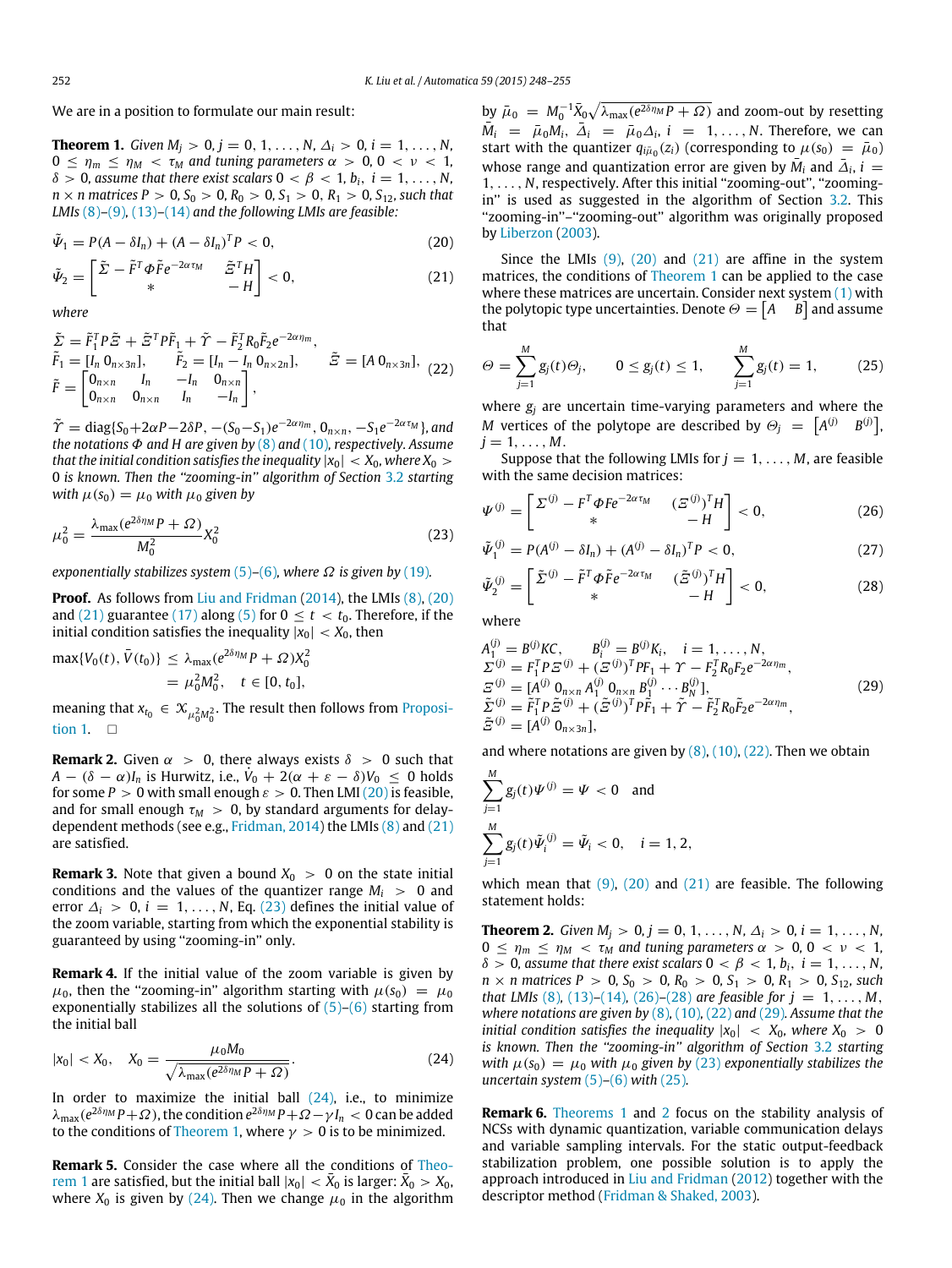## <span id="page-5-0"></span>**4. Example: uncertain inverted pendulum**

Consider an inverted pendulum mounted on a car. Following [Geromel,](#page-7-26) [Korogui,](#page-7-26) [and](#page-7-26) [Bernussou](#page-7-26) [\(2007\)](#page-7-26), we assume that the friction coefficient between the air and the car,  $f_c$ , and the air and the bar,  $f_b$ , are not exactly known and time-varying:  $f_c(t) \in$ [0.15, 0.25] and  $f_b(t) \in [0.15, 0.25]$ . The linearized model can be written as [\(1\),](#page-1-2) where matrix  $A = E^{-1}A_f$  is determined from

$$
E = \begin{bmatrix} 1 & 0 & 0 & 0 \\ 0 & 1 & 0 & 0 \\ 0 & 0 & 3/2 & -1/4 \\ 0 & 0 & -1/4 & 1/6 \end{bmatrix},
$$
  
\n
$$
A_f = \begin{bmatrix} 0 & 0 & 1 & 0 \\ 0 & 0 & 0 & 1 \\ 0 & 0 & -(f_c + f_b) & f_b/2 \\ 0 & 5/2 & f_b/2 & -f_b/3 \end{bmatrix}.
$$

Matrix *B* is given by  $B = E^{-1}B_0$  with  $B_0 = [0\ 0\ 1\ 0]^T$ . Note that *A* can be described by a polytope with four vertices. The pendulum can be stabilized by the state feedback  $u(t) = Kx(t) = YQ^{-1}x(t)$ , where  $Y \in \mathbb{R}^{1 \times 4}$  and  $0 < Q \in \mathbb{R}^{4 \times 4}$  satisfy

$$
AQ + QAT + 2\alpha Q + BY + YTBT < 0
$$
\n(30)

in the vertices of polytope for a tuning parameter  $\alpha > 0$ . Consider  $N = 2$  and

$$
C_1 = \begin{bmatrix} 1 & 0 & 0 & 0 \\ 0 & 1 & 0 & 0 \end{bmatrix}, \qquad C_2 = \begin{bmatrix} 0 & 0 & 1 & 0 \\ 0 & 0 & 0 & 1 \end{bmatrix}.
$$

The quantizer is chosen as

$$
q_{\mu}(y^{i}) = \begin{cases} 100\mu \operatorname{sgn}(y^{i}), & \text{if } |y^{i}| > 100\mu, \\ \mu \left\lfloor \frac{y^{i}}{\mu} + 0.1 \right\rfloor, & \text{if } |y^{i}| \le 100\mu, \end{cases}
$$

where  $y^i$  is the *i*th component of  $y$ ,  $i=1,\ldots,n_y.$  Therefore, we can take  $M_1 = M_2 = 100$ ,  $\Delta_1 = \Delta_2 = 0.1$ . Choose  $\mu_0 = 1$ ,  $M_0 = 100$ ,  $\nu = 0.8, \delta = 10.$ 

First, choosing  $\alpha = 0.3$ , from [\(30\)](#page-5-1) we obtain the controller gain

 $K = [K_1 \ K_2],$  (31)

where  $K_1 = [25.1319 \quad -222.9722], \qquad K_2 = [28.7826 \quad -44.2075].$ Application of [Theorem 2](#page-4-10) with  $\tau_M$  = 0.02,  $\eta_m$  = 0.011,  $\eta_M$  = 0.015 leads to T =  $-\frac{\ln(1-\beta)+2\ln\nu}{2\alpha}$  = 1.0002 from [\(15\).](#page-2-12) Then the "zooming-in" algorithm of Section [3.2](#page-3-0) with  $T = 1.0002$  and  $v = 0.8$  exponentially stabilizes all the solutions of  $(5)-(6)$  $(5)-(6)$  with

[\(25\)](#page-4-9) starting from the initial ball  $|x_0|$  < 5.2693. The evolution of the zoom variable  $\mu$  is shown in [Fig. 3.](#page-5-2)

Moreover, we find that the system is exponentially stable with a decay rate  $\kappa = -\frac{\ln v}{1 + \tau_M + 2\eta_M - 2\eta_m} = 0.2170$ . Let the initial state  $x_0 = [1\ 3\ 2\ -1]^T$ . The evolution of the control input and the state is shown in [Fig. 4.](#page-5-3)

If all the conditions of [Theorem 2](#page-4-10) are satisfied, but the initial ball is  $|x_0|$  < 15, which is out of  $|x_0|$  < 5.2693, we substitute  $\mu_0$  =  $15/5.2693 = 2.85$  for 1 and zoom-out by resetting  $\overline{M}_i = \mu_0 M_i$ 285,  $\bar{\Delta}_i = \mu_0 \Delta_i = 0.285$ , *i* = 1, 2. After this initial "zooming-out", "zooming-in" is used by [Theorem 2](#page-4-10) and the algorithm of Section [3.2.](#page-3-0)

Next, taking a larger  $\alpha = 0.7$ , from [\(30\)](#page-5-1) we have another controller gain

 $\bar{K} = [\bar{K}_1 \ \bar{K}_2]$  $[2]$ , (32)

where

$$
\bar{K}_1 = [15.6527 \quad -105.6658], \quad \bar{K}_2 = [16.0894 \quad -22.0086].
$$

<span id="page-5-2"></span>

**Fig. 3.** Evolution of the zoom variable  $\mu$  in the "zooming-in" algorithm.

<span id="page-5-3"></span><span id="page-5-1"></span>

<span id="page-5-4"></span>**Fig. 4.** (a) Evolution of the control input with the gain [\(31\);](#page-5-4) (b) Trajectory of the closed-loop system with the controller gain [\(31\).](#page-5-4)

<span id="page-5-5"></span>We find that given  $\tau_M$  = 0.02,  $\eta_m$  = 0.011,  $\eta_M$  = 0.015, the "zooming-in" algorithm of Section [3.2](#page-3-0) with a smaller  $T = 0.3457$ and the same  $v = 0.8$  exponentially stabilizes all the solutions of [\(5\),](#page-1-4) [\(6\)](#page-2-1) and [\(25\)](#page-4-9) starting from a larger initial ball  $|x_0| < 6.2782$ with a larger decay rate  $\kappa = 0.5972$ . The evolution of the zoom variable  $\mu$  and the evolution of the control input, the state with the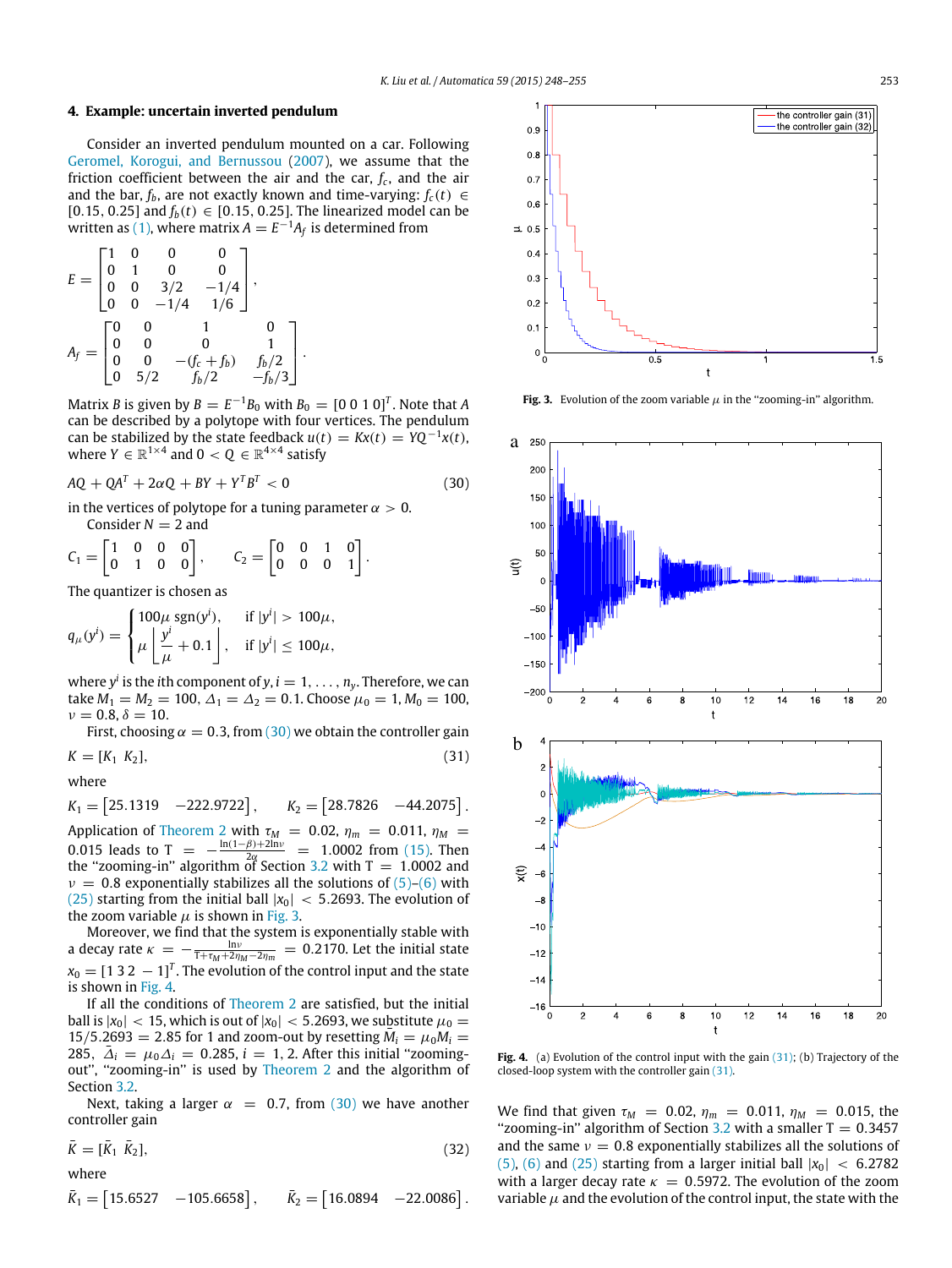<span id="page-6-3"></span>

Fig. 5. (a) Evolution of the control input with the gain [\(32\);](#page-5-5) (b) Trajectory of the closed-loop system with the controller gain [\(32\).](#page-5-5)

initial state  $x_0$  are shown in [Figs. 3](#page-5-2) and [5,](#page-6-3) respectively (confirming the theoretical results).

The simulation results listed above show that the larger value of  $\alpha$  and the resulting controller gain give rise to a larger decay rate. The choice of  $\alpha$  to be 1.58 and the corresponding controller gain  $\tilde{K} = [\tilde{K}_1 \ \tilde{K}_2]$ , where  $\tilde{K}_1 = [39.8549 \ -141.5345]$ ,  $\tilde{K}_2 =$ [30.1820 – 30.7271], lead to the maximum value of the decay rate  $\kappa = 1.0689$ .

## <span id="page-6-0"></span>**5. Conclusions**

In this paper, a time-delay approach was developed for the stability analysis of uncertain linear NCSs with dynamic quantization, variable communication delays and variable sampling intervals. An LMI-based time-triggered zooming algorithm was presented for the dynamic quantization that leads to the exponential stability of the closed-loop system. A novel Lyapunov-based method was proposed for initialization of the zoom parameter. Future work will involve analysis of more general NCS models, including quantized input and stochastic communication delays.

## <span id="page-6-1"></span>**Appendix A**

**Proof of Lemma 1.** Consider  $t \in [t_k, t_{k+1}), k \in \mathbb{Z}_+$  and define  $\xi(t) = \text{col}\{x(t), x(t-\eta_m), x(t-\tau(t)), x(t-\tau_M), \omega_1(t), \cdots, \omega_N(t)\}.$  Differentiating *V* along [\(6\)](#page-2-1) and applying Jensen's inequality, we have

$$
\eta_m \int_{t-\eta_m}^t \dot{x}^T(s) R_0 \dot{x}(s) ds \geq \int_{t-\eta_m}^t \dot{x}^T(s) ds R_0 \int_{t-\eta_m}^t \dot{x}(s) ds \n= \xi^T(t) F_2^T R_0 F_2 \xi(t), \n- (\tau_M - \eta_m) \int_{t-\tau_M}^{t-\eta_m} \dot{x}^T(s) R_1 \dot{x}(s) ds \n= - (\tau_M - \eta_m) \int_{t-\tau(t)}^{t-\eta_m} \dot{x}^T(s) R_1 \dot{x}(s) ds \n- (\tau_M - \eta_m) \int_{t-\tau_M}^{t-\tau(t)} \dot{x}^T(s) R_1 \dot{x}(s) ds \n\leq -\frac{\tau_M - \eta_m}{\tau(t) - \eta_m} \xi^T(t) \Big[ [I_n 0_{n \times n}] F \Big]^T R_1 [I_n 0_{n \times n}] F \xi(t) \n- \frac{\tau_M - \eta_m}{\tau_M - \tau(t)} \xi^T(t) \Big[ [0_{n \times n} I_n] F \Big]^T R_1 [0_{n \times n} I_n] F \xi(t) \n\leq -\xi^T(t) F^T \Phi F \xi(t).
$$

The latter inequality holds if  $(8)$  is feasible [\(Park](#page-7-24) [et al.,](#page-7-24) [2011\)](#page-7-24). Then

<span id="page-6-4"></span>
$$
\frac{d}{dt}V + 2\alpha V - \sum_{i=1}^{N} b_i |\omega_i(t)|^2
$$
\n
$$
\leq \xi^{T}(t)[\Sigma + \Xi^{T}H\Xi - F^{T}\Phi F e^{-2\alpha \tau_M}]\xi(t) \leq 0,
$$
\n(33)

if  $\Sigma + \Sigma^T H \Sigma - F^T \Phi F e^{-2\alpha \tau_M} < 0$ , i.e., by Schur complement, if [\(9\)](#page-2-5) is feasible.

Since  $|\omega_i(t)| \leq \mu \Delta_i$ ,  $i = 1, ..., N$ , by the comparison principle [\(Khalil](#page-7-27) [&](#page-7-27) [Grizzle,](#page-7-27) [2002\)](#page-7-27), [\(33\)](#page-6-4) implies for  $t \in [t_k, t_{k+1})$ 

$$
V(t, x_t, \dot{x}_t) \le e^{-2\alpha(t - t_k)} V(t_k, x_{t_k}, \dot{x}_{t_k})
$$
  
+  $\mu^2 \sum_{i=1}^N b_i \Delta_i^2 \int_{t_k}^t e^{-2\alpha(t - s)} ds$   
 $\le e^{-2\alpha(t - t_{k-1})} V(t_{k-1}, x_{t_{k-1}}, \dot{x}_{t_{k-1}})$   
+  $\mu^2 \sum_{i=1}^N b_i \Delta_i^2 \int_{t_{k-1}}^t e^{-2\alpha(t - s)} ds$   
 $\vdots$   
 $\le e^{-2\alpha(t - t_0)} V(t_0, x_{t_0}, \dot{x}_{t_0})$   
+  $\mu^2 \sum_{i=1}^N b_i \Delta_i^2 \int_{t_0}^t e^{-2\alpha(t - s)} ds$   
 $\le e^{-2\alpha(t - t_0)} V(t_0, x_{t_0}, \dot{x}_{t_0}) + \frac{\mu^2}{2\alpha} \sum_{i=1}^N b_i \Delta_i^2,$ 

that completes the proof.  $\square$ 

## <span id="page-6-2"></span>**Appendix B**

**Proof of Lemma 2.** For all  $x_t \in \mathcal{X}_{t_0,(1+\beta v^2)\mu^2 M_0^2}$  starting from  $W_{\mu^2 M_0^2}$ , we have

$$
x^{T}(t)Px(t) \leq V(t, x_{t}, \dot{x}_{t}) < (1 + \beta v^{2})\mu^{2}M_{0}^{2},
$$

and, thus, [\(13\)](#page-2-7) guarantees that

$$
x^{T}(s_{k})C_{i}^{T}C_{i}x(s_{k}) < \frac{x^{T}(s_{k})P_{i}x(s_{k}) \cdot \mu^{2}M_{i}^{2}}{(1+\beta v^{2})\mu^{2}M_{0}^{2}} < \mu^{2}M_{i}^{2}, \quad k \in \mathbb{Z}_{+}.
$$

Hence, there is no saturation for the sensor node  $y_i(s_k)$  =  $C_i X(s_k)$ ,  $k \in \mathbb{Z}_+$  ( $|C_i X(s_k)| < \mu M_i$ ), which implies  $|\omega_i(t)| \leq \mu \Delta_i$